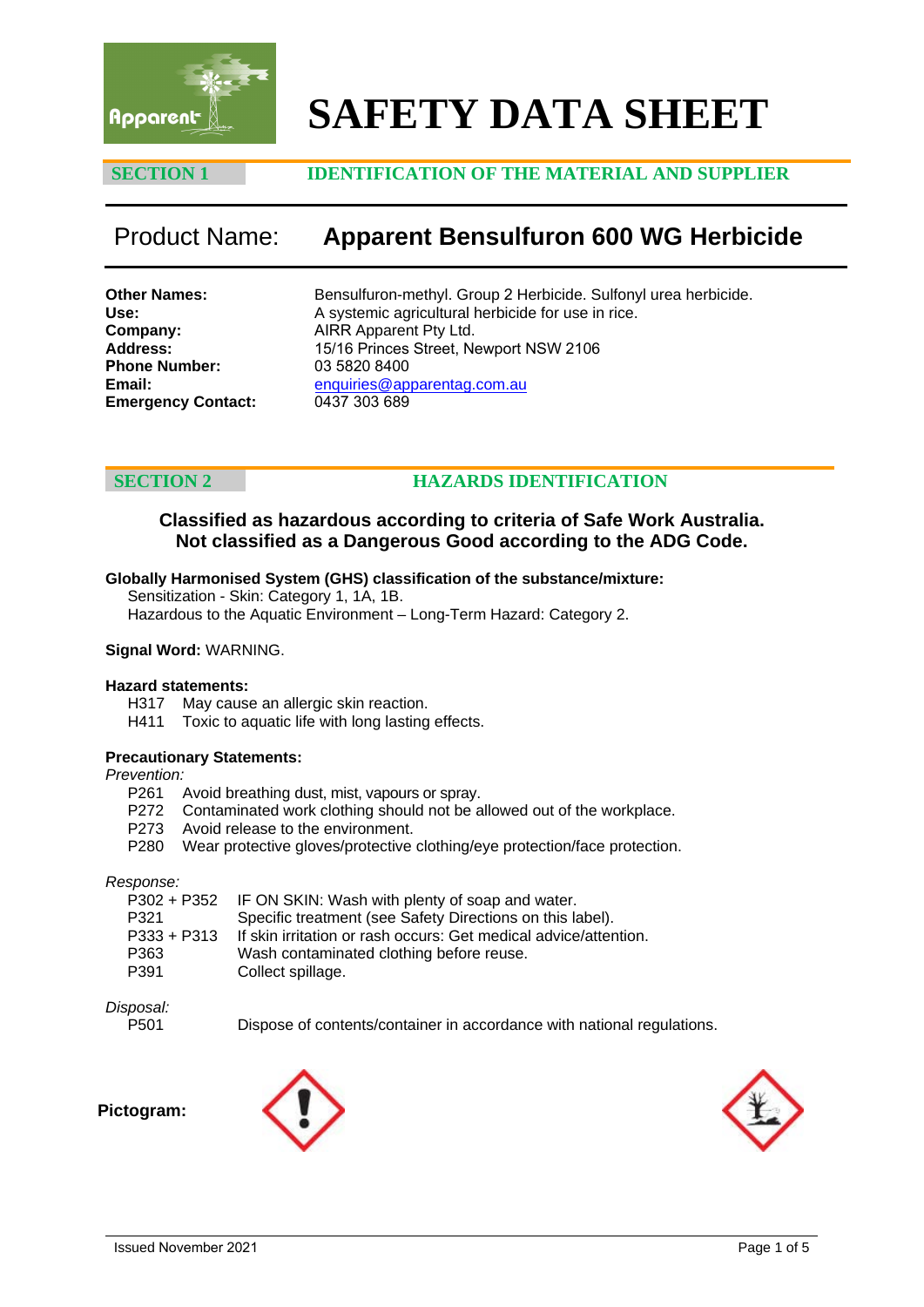# **SECTION 3 COMPOSITION/INFORMATION ON INGREDIENTS**

### **Ingredients:**

*CHEMICAL CAS NUMBER PROPORTION* Bensulfuron-methyl and the state of the state of the 83055-99-6 600 g/kg Other ingredients determined not to be hazardous **Balance** Balance

### **SECTION 4 FIRST AID MEASURES**

### **FIRST AID**

- **Ingestion:** If poisoning occurs, contact a Doctor or Poisons Information Centre. Phone 131 126. If swallowed do NOT induce vomiting. Wash mouth out with water. Give water to drink.
- **Eye contact:** Brush granules gently away. Hold eyes open and flood with clean water. Ensure irrigation under eyelids by occasionally lifting them. Do not try to remove contact lenses unless trained. If irritation persists, seek medical advice.
- **Skin contact:** Brush granules gently off clothing and skin. Remove contaminated clothing. Wash skin thoroughly with soap and water. If skin is irritated, seek medical advice.
- **Inhalation:** Remove to fresh air and observe until recovered. Not likely to be an inhalation hazard.
- **Advice to Doctor:** Treat symptomatically.

### **SECTION 5 FIRE FIGHTING MEASURES**

**Specific Hazard:** Not readily combustible. Generally considered a low risk.

**Extinguishing media:** Extinguish fire using carbon dioxide, foam or dry agent. If waterspray is used, contain all runoff. Contain all runoff. If area is heavily exposed to fire, and if conditions permit, let fire burn itself out as water may increase the area contaminated.

**Hazards from combustion products:** Not readily combustible, however the material can emit toxic fumes when incinerated. Will not polymerise.

**Precautions for fire-fighters and special protective equipment:** Isolate fire area. Evacuate downwind residents. Wear full protective clothing and self contained breathing apparatus. Do not breathe smoke or vapours generated. Like most organic powders or crystals, under severe dusting conditions, this material may form explosive mixtures in air.

### **SECTION 6 ACCIDENTAL RELEASE MEASURES**

**Emergency procedures:** In the event of a major spill, prevent spillage from entering drains or water courses. As a minimum, wear overalls, goggles and gloves. In the case of spillage, stop leak if safe to do so, and contain spill. Sweep up and shovel or collect recoverable material into labelled containers for use as per the label, recycling or dispose as waste as per the requirements of Local or State Waste Management Authorities. Keep out animals and unprotected persons.

**Material and methods for containment and cleanup procedures:** To clean spill area, tools and equipment, wash with a solution of soap, water and acetic acid/vinegar. Follow this with a neutralisation step of washing the area with a bleach or caustic soda ash solution. Finally, wash with a strong soap and water solution. Absorb, as above, any excess liquid and add both solutions to the drums of waste already collected. After spills, wash area preventing runoff from entering drains. If a significant quantity of material enters drains, advise emergency services. Thoroughly launder protective clothing before storage or reuse.

### **SECTION 7 HANDLING AND STORAGE**

**Precautions for Safe Handling:** Product will irritate the eyes. Do not inhale dust. When preparing the spray and using the prepared spray wear goggles. If product in eyes wash out immediately with water. Wash hands after use. After each day's use, wash goggles.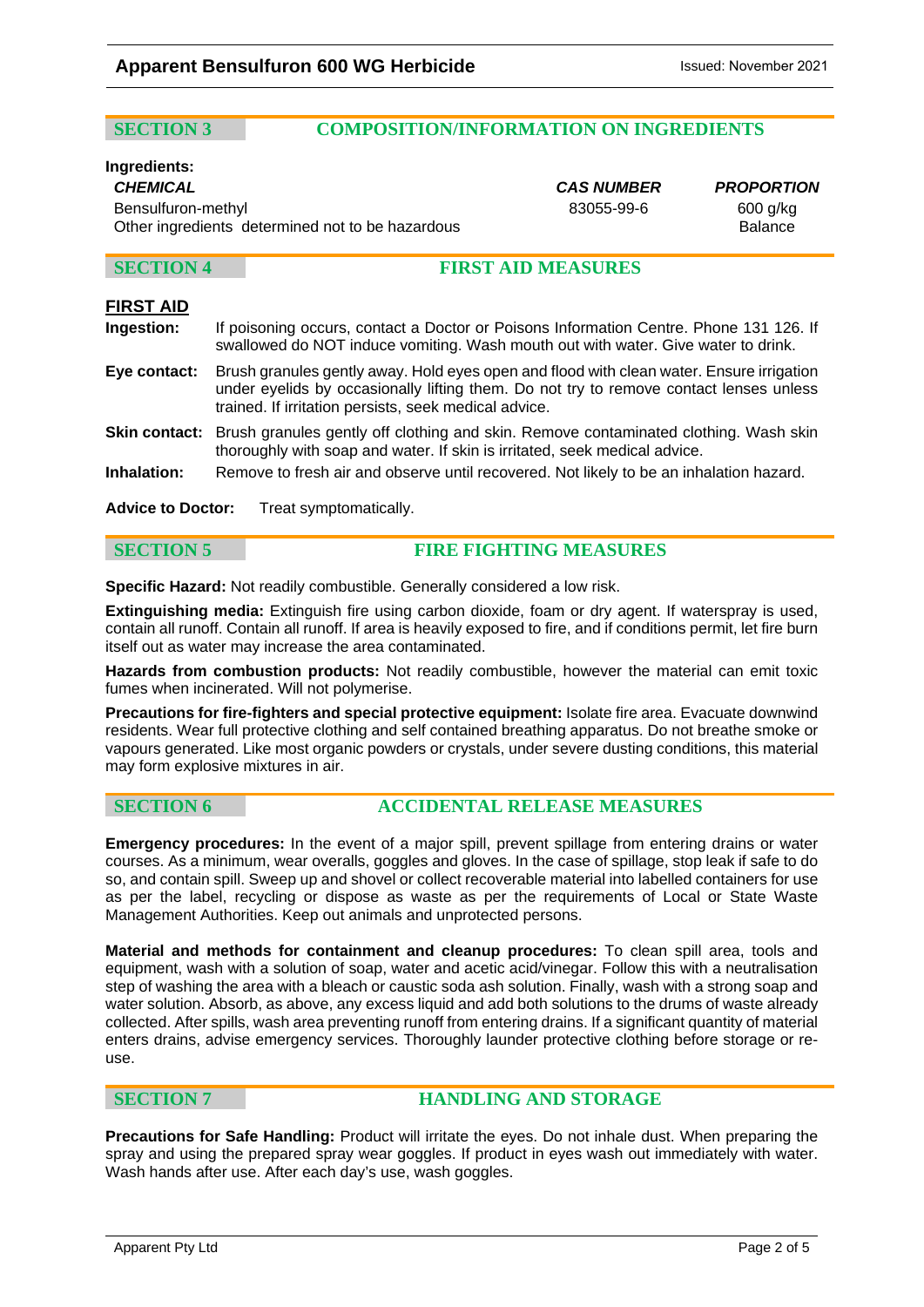# **SECTION 7** HANDLING AND STORAGE (Continued)

**Conditions for Safe Storage:** Not classified as a Dangerous Good. Store in the closed, original container in a well ventilated area away from children, animals, food, feedstuffs, seed and fertilisers. Do not store for prolonged periods in direct sunlight.

# **SECTION 8 EXPOSURE CONTROLS / PERSONAL PROTECTION**

#### **Exposure Guidelines:**

No exposure limits have been assigned by Safe Work Australia to this product

**Biological Limit Values:** 

No biological limit allocated.

#### *Engineering controls:*

Use in ventilated areas. Keep containers closed when not in use. No special engineering controls are required.

#### **Personal Protective Equipment (PPE):**

General: When preparing the spray and using the prepared spray wear goggles. If product in eyes wash out immediately with water. Wash hands after use. After each day's use, wash goggles.

Personal Hygiene: Product will irritate the eyes. Do not inhale dust. Clean water should be available for washing in case of eye or skin contamination. Wash skin before eating, drinking or smoking. Shower at the end of the workday.

### **SECTION 9 PHYSICAL AND CHEMICAL PROPERTIES**

| Appearance:                 | Light tan granule.              |
|-----------------------------|---------------------------------|
| Odour:                      | Mild sweet odour.               |
| <b>Boiling point:</b>       | Not applicable - solid.         |
| <b>Freezing point:</b>      | Not applicable - solid.         |
| <b>Solubility in Water:</b> | Disperses in water.             |
| pH:                         | No data available.              |
| Flammability:               | Not flammable.                  |
| <b>Poisons Schedule:</b>    | Exempt from poison scheduling.  |
| <b>Formulation Type:</b>    | Water Dispersible Granule (WG). |

### **SECTION 10 STABILITY AND REACTIVITY**

**Chemical Stability:** Product is considered stable in ambient conditions for a period of at least 2 years after manufacture.

**Conditions to avoid:** Keep away from strong oxidizing agents.

**Incompatible materials:** Strong oxidizing agent such as chlorates, nitrates, peroxides etc.

**Hazardous decomposition products:** if involved in a fire the product can emit toxic fumes. Will not polymerise.

**Hazardous reactions:** Avoid contact of the concentrate with strong alkalis and alkaline materials such as lime.

### **SECTION 11 TOXICOLOGICAL INFORMATION**

No specific data is available for this product as no toxicity tests have been conducted on this product. Information presented is our best judgement based on similar products and/or individual components. As with all products for which limited data is available, caution must be exercised through the use of protective equipment and handling procedures to minimise exposure.

### *Potential Health Effects:*

### **ACUTE EFFECTS**

**Swallowed:** Low acute toxicity. Acute Oral LD<sub>50</sub> > 5000 mg/kg (rats).

**Eye:** This product may be irritating to the eyes due to the granular nature of the product.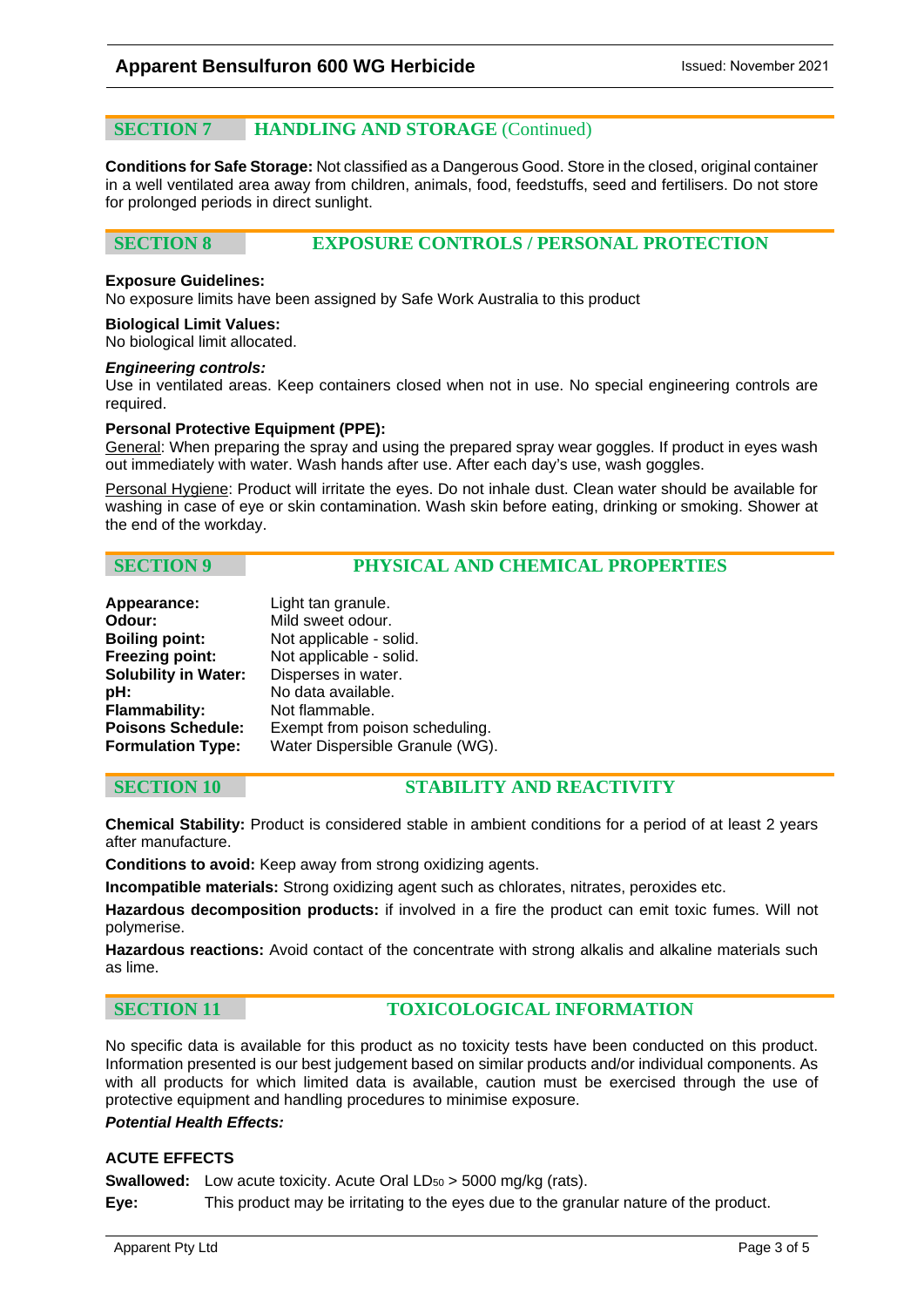# **SECTION 11 TOXICOLOGICAL INFORMATION** (Continued)

**Skin:** This product may be sensitising to the skin. Acute dermal LD<sub>50</sub> > 2,000 mg/kg. **Inhaled:** Inhalation of mists or sprays may produce respiratory irritation.

#### **Chronic effects**

Repeated and long term ingestion exposures with Bensulfuron-methyl caused decreased body weight, increased liver weight, pathological changes of the liver and kidneys, anaemia, and altered haematology and clinical chemistry. Single inhalation exposure caused decreased body weight with nasal and ocular discharge. In animal testing Bensulfuron-methyl has not caused carcinogenicity or reproductive toxicity. Animal data show developmental effects only at exposure levels producing other toxic effects in the adult animal. No-Observed-Adverse-Effect-Level (NOAEL) for the development study was 300 mg/kg in rabbits. The NOAEL in rats for maternal and foetal toxicity was 1320 mg/kg. Tests have shown that Bensulfuron-methyl did not cause genetic damage in bacterial or mammalian cell cultures, or in animals.

### **SECTION 12 ECOLOGICAL INFORMATION**

**Environmental Toxicology:** No data is available on this product. The active ingredient, Bensulfuronmethyl, has moderate to low toxicity to birds  $LD_{50} > 2510$  mg/kg (Mallard duck) and  $> 5620$  mg/kg (Bobwhite quail). Moderate toxicity to fish with 96 hour  $LC_{50} > 66$  mg/L (Rainbow trout);  $> 120$  mg/L (Bluegill sunfish). Very toxic to algae LD<sub>50</sub> 0.0214 mg/L (green algae).

**Environmental Fate:** In moist field soils, Bensulfuron-methyl was degraded via chemical hydrolytic degradation and microbial processes, with a DT $_{50}$  of  $3 - 4$  weeks. The crop selectivity of Bensulfuronmethyl was due to a slower rate of translocation from roots to shoots in tolerant rice and, more importantly, an increased rate of metabolism in rice *vs*. weed species. In mammals (rats and goats), bensulfuronmethyl was metabolised and rapidly eliminated.

# **SECTION 13** DISPOSAL CONSIDERATIONS

**Spills and Disposal:** Persons involved in cleanup require adequate skin protection - see Section 8. Keep material out of streams and sewers. Vacuum, shovel or pump waste into an approved drum. To decontaminate spill area, tools and equipment, wash with detergent and water and add the solution to the drums of wastes already collected and label contents. Dispose of drummed wastes, including decontamination solution in accordance with the requirements of Local or State Waste Management Authorities.

**Disposal of empty containers:** Store in the closed, original container in a cool well-ventilated area, away from children, animals, food, feedstuffs, seeds. Do not store for prolonged periods in direct sunlight. Store apart from fertilisers, insecticides and fungicides. Reseal immediately after use. Triple-rinse containers before disposal. Add rinsings to spray tank. Do not dispose of undiluted chemicals on site. If recycling, replace cap and return clean containers to recycler or designated collection point. If not recycling, break, crush, or puncture and deliver empty packaging to an approved waste management facility. If an approved waste management facility is not available, bury the empty packaging 500 mm below the surface in a disposal pit specifically marked and set up for this purpose, clear of waterways, desirable vegetation and tree roots, in compliance with relevant local, state or territory government regulations. Do not burn empty containers or product.

### **SECTION 14 TRANSPORT INFORMATION**

**Road & Rail Transport:** This product is exempt from classification as a Dangerous Good in packs less than 3,000 kg or litres under the Australian Code for the Transport of Dangerous Goods by Road and Rail. For bulk shipments this product is a class 9, UN 3082.

**Marine and Air Transport:** Apparent Bensulfuron 600 WG Herbicide is classified as a Marine Pollutant according to International Maritime Dangerous Goods (IMDG) Code and the International Air transport Association (IATA). If transporting by sea or air the following Dangerous Goods Classification applies:-